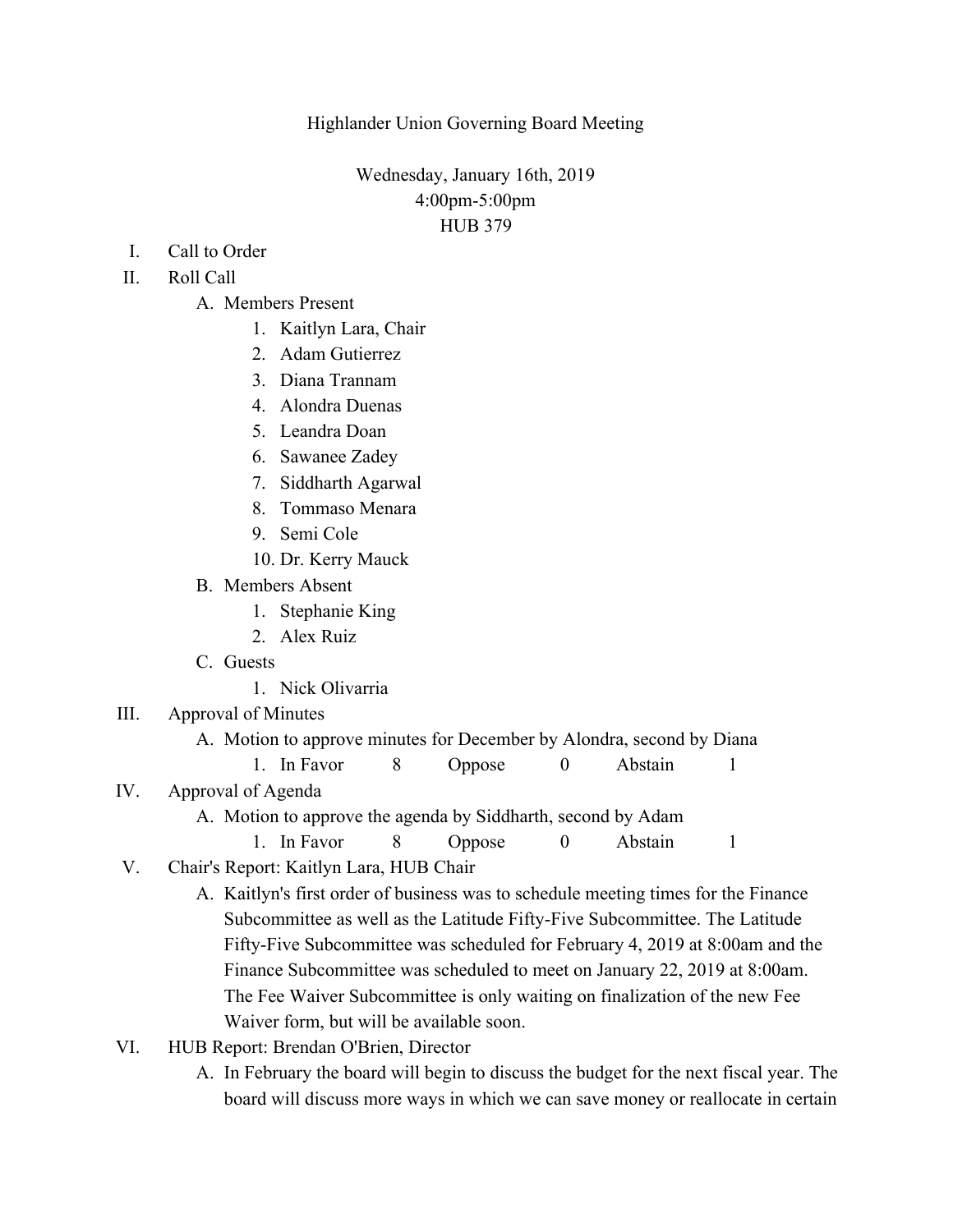areas. There will be a few opportunities for members to meet with Brendan if they want to provide their input.

- B. Latitude Fifty-Five Proposals. Although Ta'Neill is not able to attend the board meetings for Winter Quarter, Brendan came prepared to present the possible ideas for the Latitude Fifty-Five remodel. The first idea came in the form of a surfboard decor/beach-related theme which would likely include focal wall art and wall paint. Secondly, the idea was proposed of matching the theme of the neighboring restaurant, Habit Burger. The paint would extend into Latitude Fifty-Five with different lettering clearly distinguishing the two spaces. The last idea proposed was to include a student poll with parameters that would increase the effectiveness of the poll. The board then went on to discuss more about the overall layout of Latitude Fifty-Five. Approximately 80 seats exist in the area, but the board had concerns of a growing student population which provides difficulty with seating. It would be possible to reconfigure the space to remove some billiard space and upgrade the seats to include more technological upgrades. Kaitlyn said that she would speak with Ta'Neill to get information on the amount of students use the billiards and video games. If the board went through with reconfiguring the space it would transform much of the original intention and the student population should be able to voice their opinion. A question has to be asked if the intention of Latitude Fifty-Five is dining overflow or a communal space of relaxation. Space for seating is definitely an issue that the board is concerned with and will look into further options for the future. With the HUB being a building for the students, the major factor will be what the student population care about.
- C. Semi arrived.
- VII. Food Service Report
	- A. Cedric Martin addressed an issue previously brought before the board in December, announcing a halal option in progress for Chronic Tacos. The main concern with providing this option is the cleanliness of the space. Mod Pizza is officially up and running as the grand opening has gone as planned.

## VIII. Public Forum

A. N/A

- IX. Subcommittee Reports
	- A. Listed in Chair Report above.
- X. New Business
	- A. Motion to approve Fee Waivers/Early Reservation Requests by Adam, second by Semi
		- 1. In Favor 10 Oppose 0 Abstain 1
- XI. Old Business